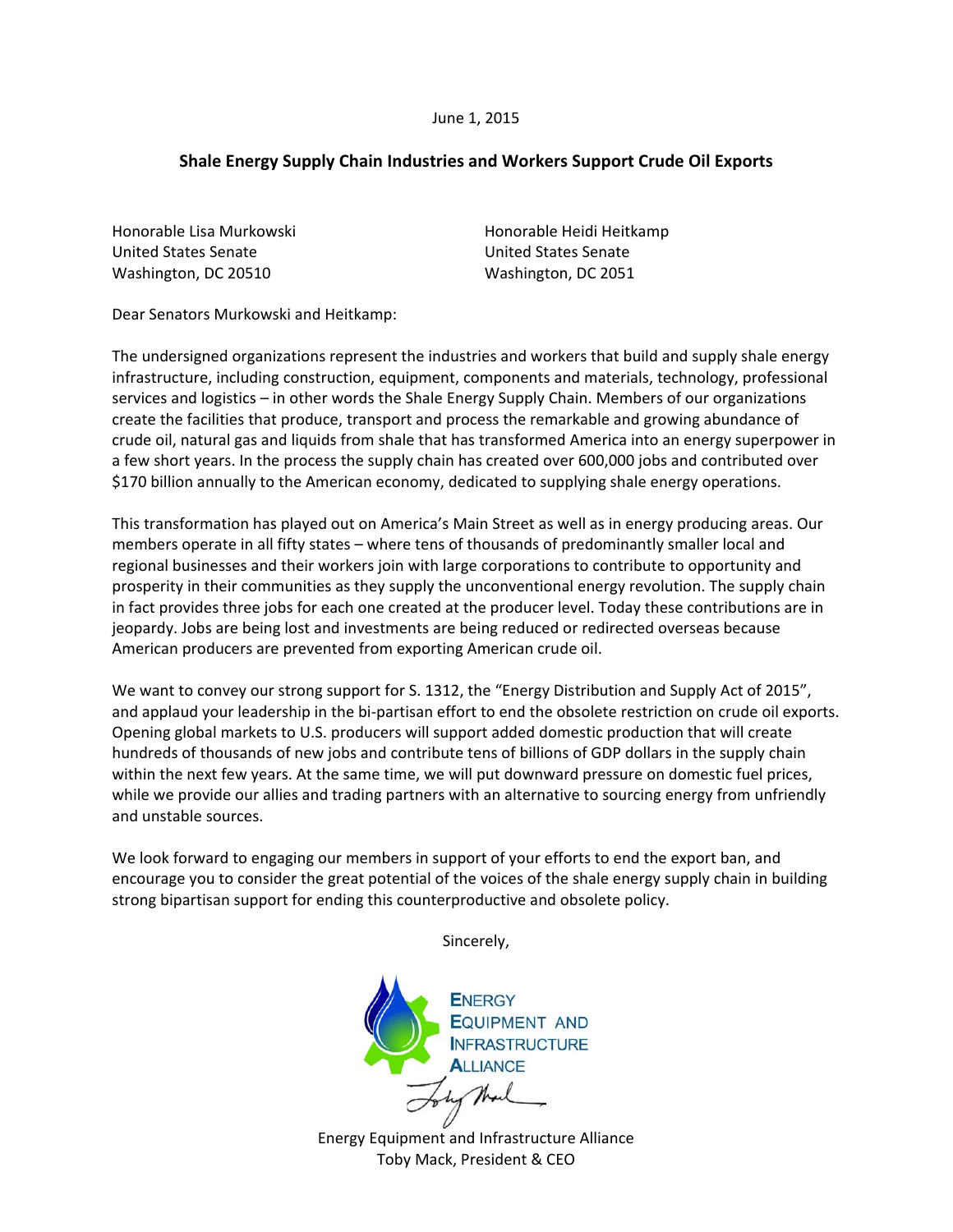



American Rental Association John McClelland, Vice President, Government Relations



American Supply Association Michael Adelizzi, Executive Vice President







Associated General Contractors of America Stephen Sandherr, Chief Executive Officer



Distribution Contractors Association



The INGAA Foundation, Inc. Donald F. Santa, President & CEO



Pete Guane

American Road & Transportation Builders Association T. Peter Ruane, President and CEO



ian P. Mckuie

Associated Equipment Distributors Brian P. McGuire, President & CEO



Association of Equipment Manufacturers Dennis Slater, President & CEO



Robert Darden, Executive Vice President Industrial Minerals Association - North America Darrell Smith, Executive Vice President



r oisel

Laborers' International Union of North America Terry O'Sullivan, General President